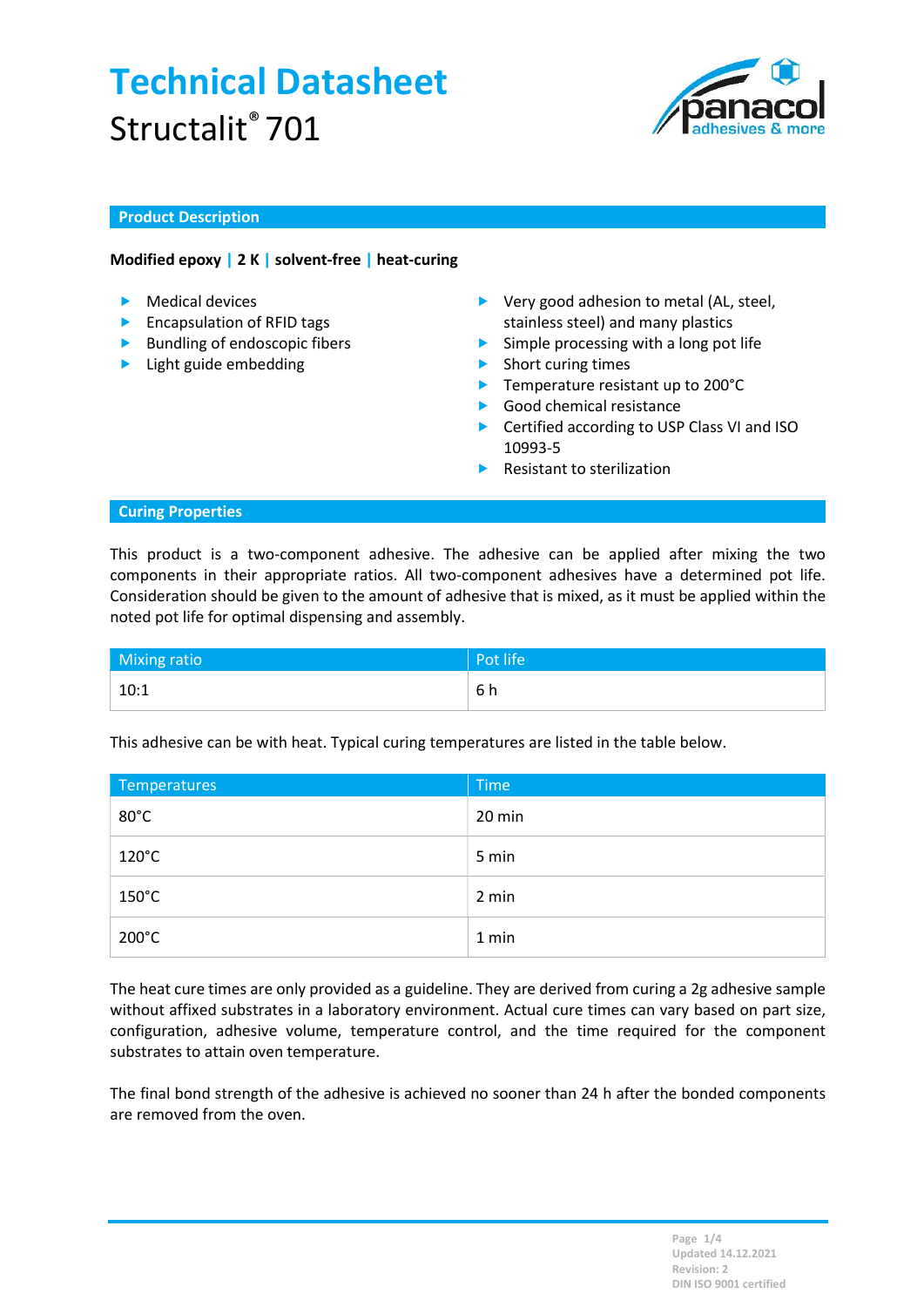

| <b>Technical Data</b>                                            |                             |  |  |
|------------------------------------------------------------------|-----------------------------|--|--|
| Resin                                                            |                             |  |  |
| Appearance                                                       | Epoxy<br>Transparent, amber |  |  |
|                                                                  |                             |  |  |
| <b>Uncured Material</b>                                          |                             |  |  |
| Viscosity [mPas] mix                                             |                             |  |  |
| (Brookfield LVT, 25 °C, Sp. 3/30 rpm)<br>PE-Norm 001             | $3,000 - 5,000$             |  |  |
| Viscosity [mPas] part A                                          |                             |  |  |
| (Brookfield LVT, 25 °C, Sp. 3/30 rpm)                            | $10,000 - 20,000$           |  |  |
| PE-Norm 001                                                      |                             |  |  |
| Viscosity [mPas] part B                                          |                             |  |  |
| (Brookfield LVT, 25 °C, Sp. 3/30 rpm)                            | $400 - 800$                 |  |  |
| PE-Norm 001<br>Density $[g/cm^3]$                                |                             |  |  |
| PE-Norm 004                                                      | $1.1 - 1.2$                 |  |  |
| Flash point [°C]                                                 | >100                        |  |  |
| PE-Norm 050                                                      |                             |  |  |
| Refractive index [nD20]                                          | $1.56 - 1.57$               |  |  |
| PE-Norm 023<br>Working life [h]                                  |                             |  |  |
| @ room temperature                                               | 6                           |  |  |
| <b>Cured Material</b>                                            |                             |  |  |
| Hardness shore D                                                 |                             |  |  |
| PE-Norm 006                                                      | $80 - 90$                   |  |  |
| Temperature resistance [°C]                                      | $-40 - 200$                 |  |  |
| Shrinkage [%]                                                    | $<$ 1                       |  |  |
| PE-Norm 031                                                      |                             |  |  |
| Water absorption [%]<br>PE-Norm 016                              | $<$ 1                       |  |  |
|                                                                  |                             |  |  |
| Glass transition temperature - DSC [°C]<br>PE-Norm 009           | $110 - 120$                 |  |  |
| Coefficient of thermal expansion [ppm/K] below Tg<br>PE-Norm 017 | $30 - 70$                   |  |  |
| Coefficient of thermal expansion [ppm/K] above Tg                |                             |  |  |
| PE-Norm 017                                                      | $200 - 350$                 |  |  |
| Young's modulus - Tensile test [MPa]                             |                             |  |  |
| 120°C, 20min                                                     | $3,500 - 5,500$             |  |  |
| PE-Norm 056                                                      |                             |  |  |
| Tensile strength [MPa]<br>120°C, 20min                           | $30 - 33$                   |  |  |
| PE-Norm 014                                                      |                             |  |  |
| Elongation at break [%]                                          |                             |  |  |
| 120°C, 20min                                                     | $1 - 5$                     |  |  |
| PE-Norm 014                                                      |                             |  |  |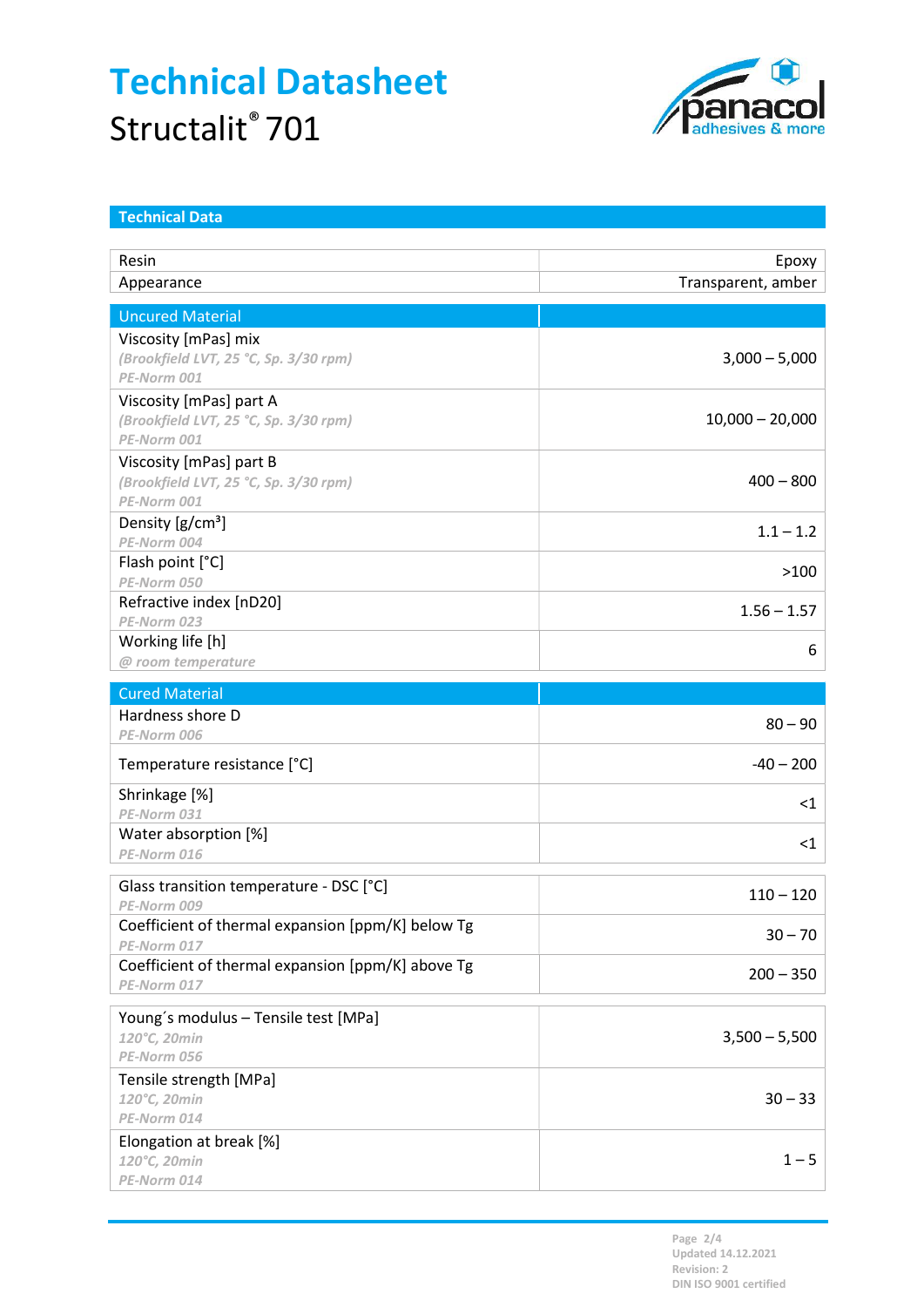

## Transport/Storage/Shelf Life

| Package type      | <b>Transport</b>                           | <b>Storage</b>                  | Shelf life*                                    |
|-------------------|--------------------------------------------|---------------------------------|------------------------------------------------|
| Syringe/Cartridge | At room temperature<br>max. $25^{\circ}$ C | $0^{\circ}$ C – 10 $^{\circ}$ C | At delivery<br>min. 6 months<br>max. 12 months |
| Other packages    |                                            |                                 |                                                |

\*Store in original, unopened containers!

#### Instructions for use

#### Surface preparation

The surfaces to be bonded should be free of dust, oil, grease, mold release, or other contaminants in order to obtain an optimal and reproducible bond. For cleaning we recommend the cleaner IP® from Panacol, or a solution of Isopropyl Alcohol at 90% or higher concentration. Substrates with low surface energy (e.g. polyethylene, polypropylene) must be pretreated in order to achieve sufficient adhesion.

#### Application

Our products are supplied ready to use. Depending on packaging they can be applied by hand directly from the container or by using compatible dispensing systems and automation. Many commercially available valve and controller options are available to ensure accurate and consistent adhesive dispensing. For assistance with dispensing and curing questions, please contact our Applications Engineering department. To obtain best results, the adhesive and substrates to be bonded may not be cold and should be allowed to warm to room temperature prior to processing. For safety information refer to our Material Safety Data Sheet (MSDS).

### Storage

Store uncured product in its original, closed container in a dry location. Any material removed from the original container must not be returned to the container as it could be contaminated. Panacol cannot assume responsibility for products that were improperly stored, contaminated, or repackaged into other containers.

### Handling and Clean-up

For safe handling information, consult this product's Material Safety Data Sheet (MSDS) prior to use. Uncured material may be wiped away from surfaces with organic solvents. Do not use solvents to remove material from eyes or skin!